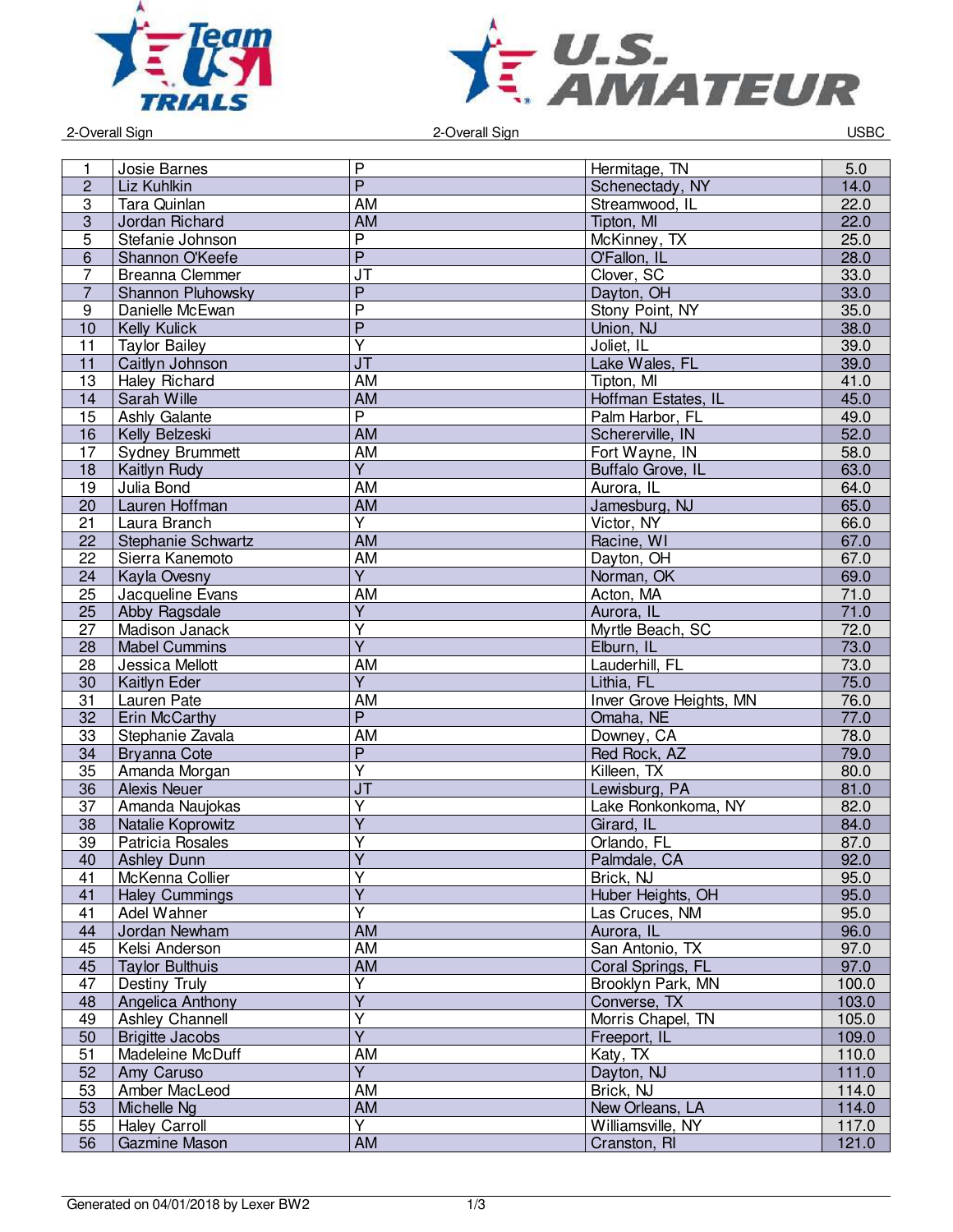



2-Overall Sign 2-Overall Sign USBC

| 57              | Cayla Hicks             | Υ                       | Salem, VA             | 122.0 |
|-----------------|-------------------------|-------------------------|-----------------------|-------|
| 57              | Jennifer Loredo         | $\overline{\mathsf{Y}}$ | Fresno, CA            | 122.0 |
| 59              | Kaitlyn Keith           | $\overline{\mathsf{Y}}$ | Bloomingdale, IL      | 123.0 |
| 60              | Amanda Fry              | $\overline{P}$          | Antelope, CA          | 124.0 |
| 61              | <b>Ashley Rucker</b>    | $\overline{\mathsf{P}}$ | Bartlesville, OK      | 126.0 |
| 62              | <b>Holly Harris</b>     | <b>AM</b>               | Wichita, KS           | 129.0 |
| 62              | Kayla Crawford          | $\overline{Y}$          | Silvis, IL            | 129.0 |
| 62              | Correen Lieber          | $\overline{AM}$         | Issaquah, WA          | 129.0 |
| 65              | Dakotah Hazlewood       | $\overline{\mathsf{Y}}$ | Capron, IL            | 134.0 |
| 66              | <b>Taylor Russell</b>   | $\overline{\mathsf{Y}}$ | Saltillo, MS          | 138.0 |
| 66              | Olivia Komorowski       | $\overline{\mathsf{Y}}$ | Oshkosh, WI           | 138.0 |
| 68              | <b>Kasey Eaton</b>      | AM                      | Wyoming, MI           | 141.0 |
| 69              | Cassidy Courey          | $\overline{\mathsf{Y}}$ | Brooklyn Center, MN   | 142.0 |
| 69              | Lucy Sandelin           | <b>AM</b>               | Tampa, FL             | 142.0 |
| $\overline{71}$ | <b>Charly Boelter</b>   | <b>AM</b>               | Oshkosh, WI           | 143.0 |
| 71              | Jenna Williams          | $\overline{Y}$          | Homosassa, FL         | 143.0 |
| 73              | Jaden Takayesu          | AM                      | Flower Mound, TX      | 147.0 |
| 73              | Sarah Klawitter         | <b>AM</b>               | Evergreen Park, IL    | 147.0 |
| 75              | Faith Welch             | $\overline{\mathsf{Y}}$ | Savannah, TN          | 148.0 |
| 76              | Samantha Gainor         | $\overline{Y}$          | Chesterfield, MI      | 149.0 |
| 76              | Kaidee Sutphin          | P                       | Maitland, FL          | 149.0 |
| 78              | <b>Natalie Dutton</b>   | Ÿ                       | Jenks, OK             | 150.0 |
| 78              | Paige Beeney            | $\overline{\mathsf{Y}}$ | Salado, TX            | 150.0 |
| 78              | Isabelle Lee            | <b>AM</b>               | New Orleans, LA       | 150.0 |
| 81              | Sierra Lewis            | $\overline{\mathsf{Y}}$ | Scottsboro, AL        | 151.0 |
| 82              |                         | $\overline{\mathsf{Y}}$ | Wichita, KS           | 154.0 |
|                 | Addie Herzberg          | Y                       |                       |       |
| 83              | April McDonnell         | $\overline{Y}$          | Las Vegas, NV         | 159.0 |
| 84              | Megan Eaglehouse        |                         | Cibolo, TX            | 160.0 |
| 84              | Bryanna Leyen           | $\overline{\mathsf{Y}}$ | Perry Hall, MD        | 160.0 |
| 86              | <b>Caroline Thesier</b> | $\overline{\mathsf{Y}}$ | Mooresville, NC       | 162.0 |
| 87              | <b>Crystal Singh</b>    | $\overline{\mathsf{Y}}$ | Coral Springs, FL     | 165.0 |
| 88              | Shawna Strause          | AM                      | Tucson, AZ            | 168.0 |
| 89              | Hope Gramly             | Υ                       | Aubrey, TX            | 170.0 |
| 90              | Maranda Pattison        | $\overline{Y}$          | Redwood Valley, CA    | 171.0 |
| 91              | Saralyne Nassberg       | Y                       | Modesto, CA           | 172.0 |
| 92              | <b>Sarah Voiers</b>     | $\overline{Y}$          | Chesterton, IN        | 173.0 |
| 93              | Kayla Bandy             | $\overline{P}$          | Salisbury, MD         | 176.0 |
| 93              | Caitlin Cunningham      | $\overline{Y}$          | Hoover, AL            | 176.0 |
| 95              | Sunni Hearin            | AM                      | Seatac, WA            | 178.0 |
| 96              | Nikki Mendez            | Y                       | Homer Glen, IL        | 180.0 |
| 97              | <b>Madison Bailey</b>   | $\overline{\mathsf{Y}}$ | Rocklin, CA           | 183.0 |
| 98              | <b>Tiera Gulum</b>      | $\overline{\mathsf{Y}}$ | New Orleans, LA       | 184.0 |
| 99              | Madysen Keller          | AM                      | Indian Trail, NC      | 188.0 |
| 100             | Ashlyn Herzberg         | AM                      | Wichita, KS           | 190.0 |
| 100             | Katie Stark             | AM                      | Clermont, FL          | 190.0 |
| 102             | Rachel Strogin          | $\overline{Y}$          | Mentor, OH            | 193.0 |
| 103             | Mikhela Bakle           | AM                      | Fort Walton Beach, FL | 195.0 |
| 103             | Elise Bolton            | $\overline{P}$          | Merritt Island, FL    | 195.0 |
| 105             | Saige Yamada            | $\overline{\mathsf{Y}}$ | Kaneohe, HI           | 196.0 |
| 105             | Kelsey Abrahamsen       | $\overline{Y}$          | Seattle, WA           | 196.0 |
| 107             | Alyssa Balicki          | AM                      | Hazleton, PA          | 200.0 |
| 108             | <b>Madison McCall</b>   | $\overline{Y}$          | New Orleans, LA       | 205.0 |
| 109             | <b>Hayley Connelly</b>  | $\overline{\mathsf{Y}}$ | Hazlet, NJ            | 206.0 |
| 110             | Jessica Aiezza          | AM                      | Mechanicville, NY     | 208.0 |
| 111             | Hannah Forton           | $\overline{Y}$          | Macomb, MI            | 210.0 |
| 112             | Leah Glazer             | $\overline{\mathsf{Y}}$ | Henderson, NV         | 212.0 |
|                 |                         |                         |                       |       |